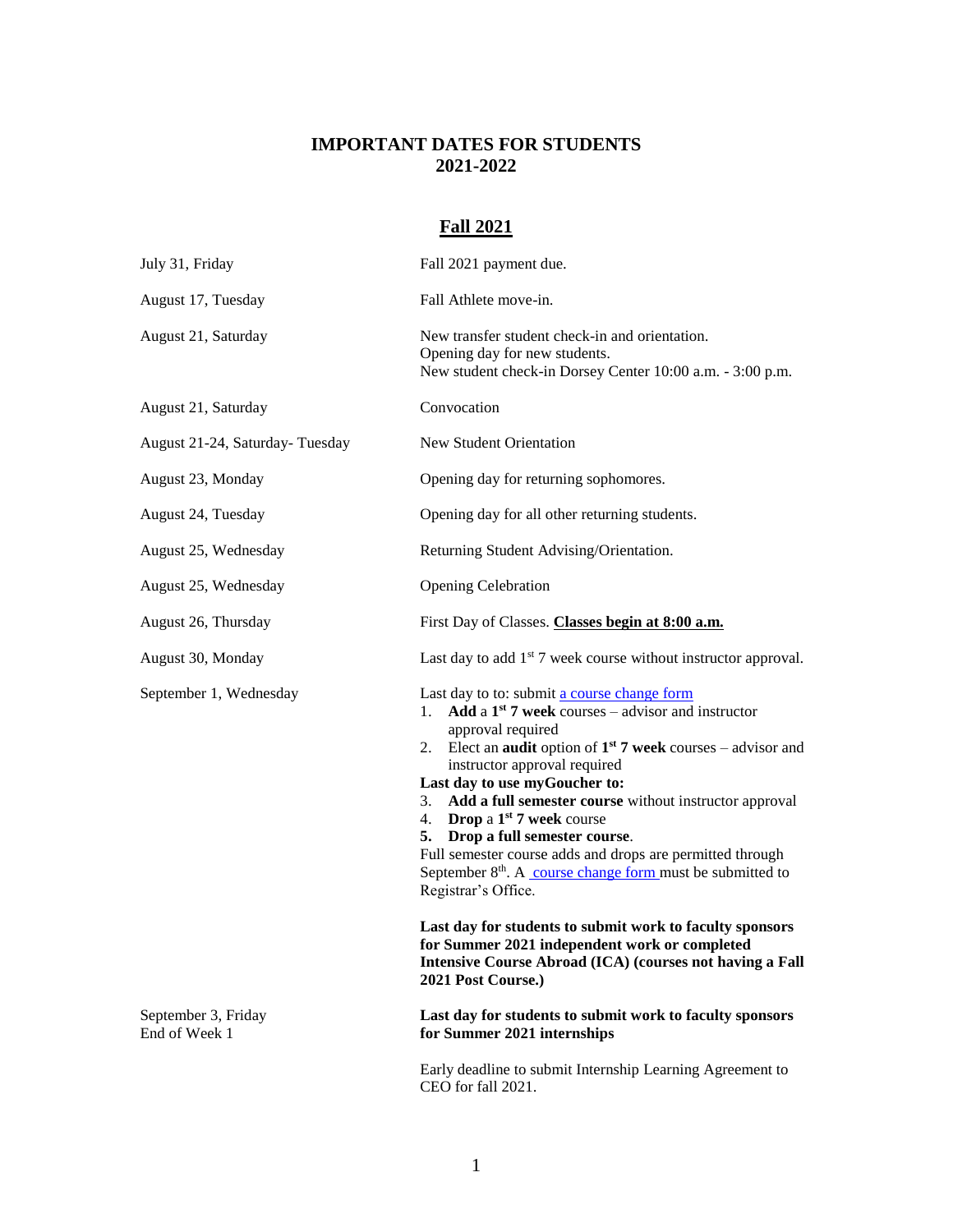| September 5, Sunday            | No refund of room charges after this date if moving out of the<br>Residence halls (100% refund prior to this date)                                                                                                                                                                                                                                                            |
|--------------------------------|-------------------------------------------------------------------------------------------------------------------------------------------------------------------------------------------------------------------------------------------------------------------------------------------------------------------------------------------------------------------------------|
| September 6, Monday            | Labor Day (no classes)                                                                                                                                                                                                                                                                                                                                                        |
| September 8, Wednesday         | Last day to submit a course change form to:<br>Add a full semester course – instructor and advisor<br>1.<br>approval required.<br>Elect an <b>audit</b> option for a <b>full semester</b> course already<br>2.<br>enrolled in - instructor's and advisor's approval required.<br><b>Drop a full semester</b> course without a " $W$ " — advisor's<br>3.<br>approval required. |
|                                | Last day to submit meal plan changes at<br>www.goucher.edu/mealchange.                                                                                                                                                                                                                                                                                                        |
|                                | Semester tuition, fees, room, and board charges are based on<br>course load, room assignment, and meal plan selection as of<br>this date. No reduction in tuition and fee charges for students<br>who withdraw from a course after this date (excluding<br>withdrawn students).                                                                                               |
| September 17, Friday           | 5:00pm deadline to submit a course change form to:<br><b>Withdraw</b> from a half course ( $1st$ 7 week) with a "W" –<br>1.<br>advisor's approval required.<br>Last day to elect pass/no pass, or change a pass/no pass<br>2.<br>to a regular grade, for a half course $(1st 7$ week) –<br>advisor's approval required.                                                       |
| September 30, Thursday         | No refund of tuition and fees for semester withdrawals after<br>this date.                                                                                                                                                                                                                                                                                                    |
| October 4, Monday              | Last day to submit online Application for Degree for<br>December 2021/January 2022 seniors graduating and<br>expecting to participate in the May 2022 commencement<br>ceremony.                                                                                                                                                                                               |
| October 8-10, Friday-Sunday    | Family Weekend                                                                                                                                                                                                                                                                                                                                                                |
| October 13, Wednesday          | Last day of $1st$ 7 week courses.                                                                                                                                                                                                                                                                                                                                             |
| October 14-17, Thursday-Sunday | Fall Break, no classes.                                                                                                                                                                                                                                                                                                                                                       |
| October 18, Monday             | First day of the 2 <sup>nd</sup> 7 week courses.<br>Advisor's approval required to add a $2nd$ 7 week course.                                                                                                                                                                                                                                                                 |
| October 20, Wednesday          | Last day to add $2nd$ 7 week course without instructor approval                                                                                                                                                                                                                                                                                                               |
| October 22, Friday             | 5:00pm deadline to submit a course change form to:<br>Drop a half course $(2nd 7$ week) without a "W"<br>1.<br>- advisor approval required.<br>Add a half course $(2nd 7$ week) – instructor and advisor<br>2.<br>approval required.<br>Elect audit option half course $(2nd 7$ week) – instructor<br>3.<br>and advisor approval required.                                    |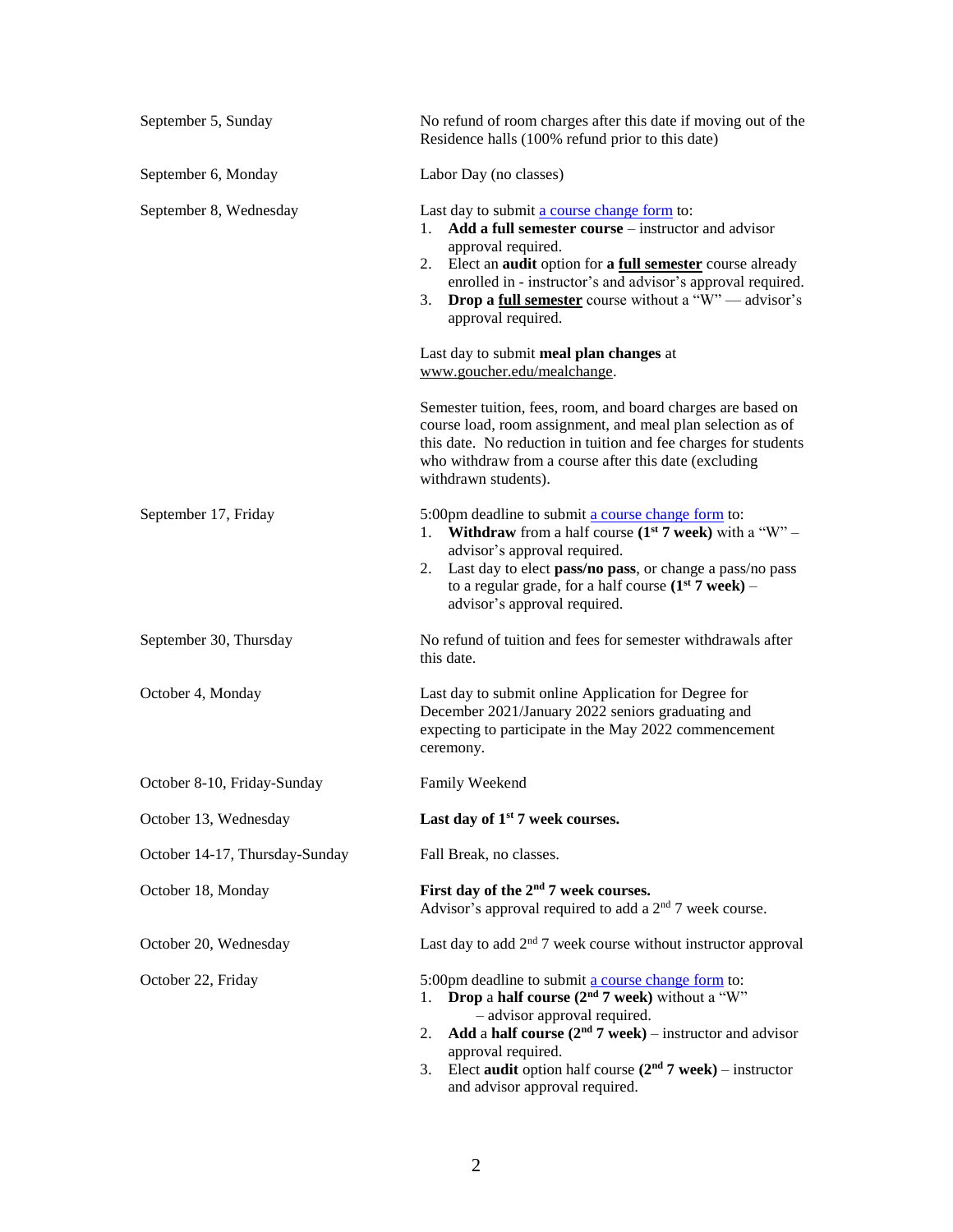|                                       | Final deadline to submit Internship Learning Agreement to<br>CEO for fall 2021.                                                                                                                                                                                                                                                                                                                                                                                                                                                                                                                                                                                                                                                                                                                                                                                                      |
|---------------------------------------|--------------------------------------------------------------------------------------------------------------------------------------------------------------------------------------------------------------------------------------------------------------------------------------------------------------------------------------------------------------------------------------------------------------------------------------------------------------------------------------------------------------------------------------------------------------------------------------------------------------------------------------------------------------------------------------------------------------------------------------------------------------------------------------------------------------------------------------------------------------------------------------|
| October 25, Monday                    | Registration Guidebook for Spring 2022 is posted at<br>http://www.goucher.edu/registrar/course-information/                                                                                                                                                                                                                                                                                                                                                                                                                                                                                                                                                                                                                                                                                                                                                                          |
| October 25- November 5, Monday-Friday | Academic advising for Spring 2022 course selection.                                                                                                                                                                                                                                                                                                                                                                                                                                                                                                                                                                                                                                                                                                                                                                                                                                  |
| October 29, Friday<br>End of Week 9   | Deadline for second semester sophomores to declare a<br>major - online form should be submitted                                                                                                                                                                                                                                                                                                                                                                                                                                                                                                                                                                                                                                                                                                                                                                                      |
| November 1, Monday                    | <b>Registration begins for Goucher January 2022 J term</b><br>courses.                                                                                                                                                                                                                                                                                                                                                                                                                                                                                                                                                                                                                                                                                                                                                                                                               |
| November 5, Friday                    | 5:00pm deadline to submit a course change form to:<br>Withdraw from semester courses with a "W" – advisor<br>1.<br>approval required.<br>Elect pass/no pass, or change from pass/no pass to<br>2.<br>regular grade, in a semester course - advisor approval<br>required.<br><b>Withdraw</b> from a <b>half course</b> ( $2nd$ 7 week) with a W <sup>**</sup> –<br>3.<br>advisor approval required.<br>Elect pass/no pass, or change from pass/no pass to<br>4.<br>regular grade, for a <b>half course</b> $(2nd 7$ week) – advisor<br>approval required.<br>Juniors must complete the Statement of Intent for Senior<br>Thesis and submit it to the office of the Associate Provost on<br>or before the last day of classes of the preceding semester in<br>which senior thesis work formally begins.<br>http://www.goucher.edu/registrar/documents/Senior-Thesis-<br>Guidelines.pdf |
| November 8, Monday                    | Summer 2022 ICA Application Deadline                                                                                                                                                                                                                                                                                                                                                                                                                                                                                                                                                                                                                                                                                                                                                                                                                                                 |
| November 15-19, Monday-Friday         | Online registration for Spring 2022 begins, depending on<br>number of completed credits. Days and times are published<br>at http://www.goucher.edu/registrar/registration-info-and-<br>dates                                                                                                                                                                                                                                                                                                                                                                                                                                                                                                                                                                                                                                                                                         |
| November 24, Wednesday                | Residence halls close at noon.                                                                                                                                                                                                                                                                                                                                                                                                                                                                                                                                                                                                                                                                                                                                                                                                                                                       |
| November 25-28, Wed-Sun               | Thanksgiving Holiday (no classes)                                                                                                                                                                                                                                                                                                                                                                                                                                                                                                                                                                                                                                                                                                                                                                                                                                                    |
| November 28, Sunday                   | Residence halls open at 9:00 a.m.                                                                                                                                                                                                                                                                                                                                                                                                                                                                                                                                                                                                                                                                                                                                                                                                                                                    |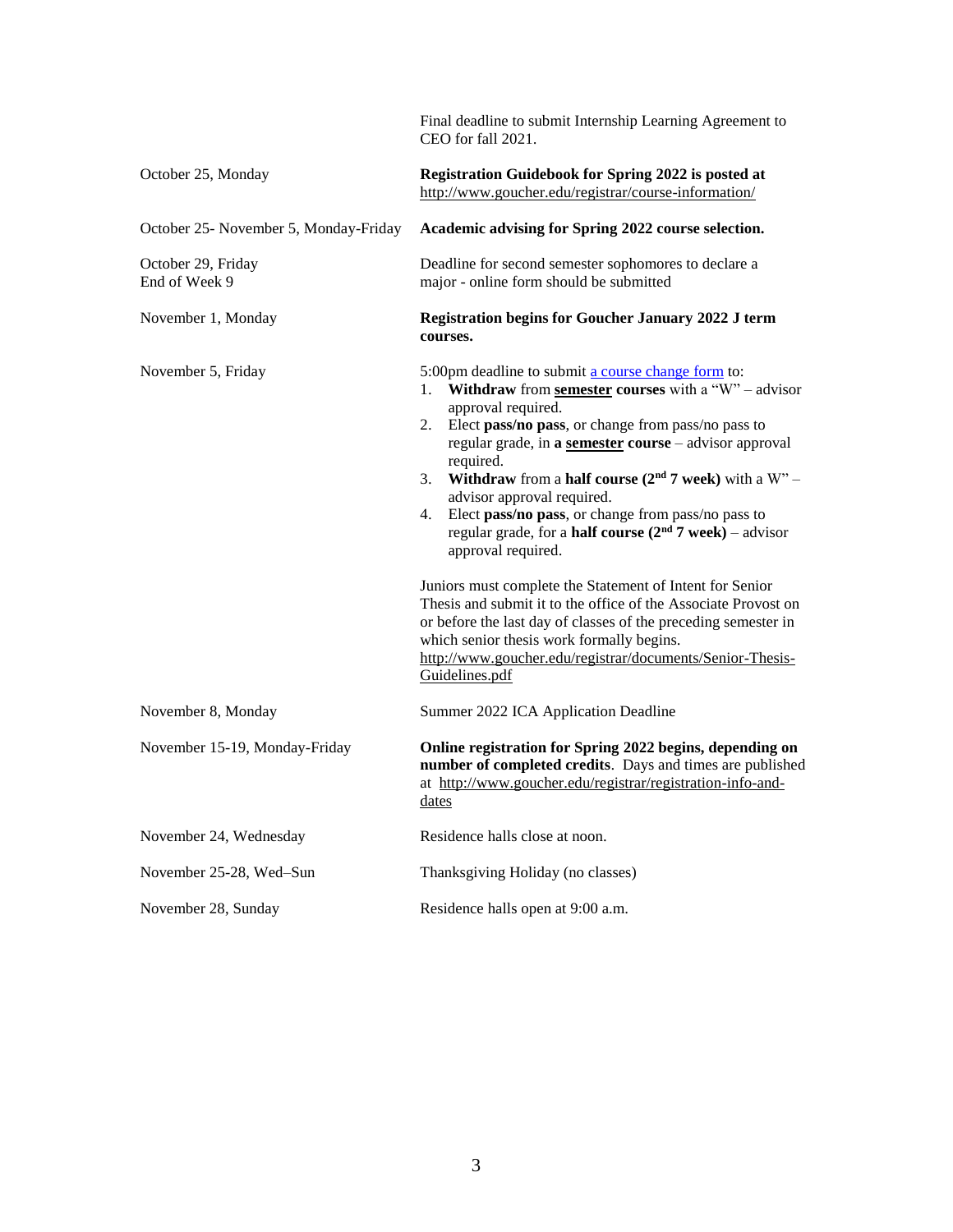| November 29, Monday             | Classes resume at 8:00 a.m.                                                                                          |
|---------------------------------|----------------------------------------------------------------------------------------------------------------------|
| November 30, Tuesday            | Summer 2022 Deposit Deadline                                                                                         |
| December 3, Friday              | Spring 2022 E-bill notification emailed to students and their<br>authorized parties.                                 |
| December 10, Friday             | Last day of classes.                                                                                                 |
|                                 | Deadline for incomplete grade requests for Fall 2021<br>courses. Due at 5pm in Registrar's office.                   |
|                                 | Last day to submit work to faculty sponsors for Fall 2021<br>internships, independent work and extended incompletes. |
|                                 | Internship learning agreements (ILA's) for Winter 2022<br>due to Career Education Office (CEO)                       |
|                                 | Deadline to submit senior thesis in final form for students<br>completing thesis in fall semester                    |
| December 11-13, Saturday-Monday | <b>Reading Period</b>                                                                                                |
| December 13, Monday             | Capstone Day                                                                                                         |
| December 14-17, Tuesday-Friday  | Final Experience/Exam week                                                                                           |
| December 18, Saturday           | Residence Halls close at 10:00am                                                                                     |
| December 20, Monday             | Last day for students to initially register for Spring 2022<br>courses to avoid the \$100 late registration fee.     |

# **INTERSESSION/J-TERM 2022**

| January 3, Monday              | Move in day for winter intersession                                                                                                                                            |
|--------------------------------|--------------------------------------------------------------------------------------------------------------------------------------------------------------------------------|
| January 4-27, Tuesday-Thursday | Intersession/J-Term                                                                                                                                                            |
| January 4, Tuesday             | Last day to add/drop J Term course.                                                                                                                                            |
| January 10, Monday             | Last day to add/drop for January intersession courses (Not<br>J-Term). Instructor's and advisor's signatures required to add<br>a course.                                      |
| January 14, Friday             | Work due to faculty for fall 2021 incompletes                                                                                                                                  |
| January 17, Monday             | Martin Luther King, Jr. Holiday (no classes).                                                                                                                                  |
| January 21, Friday             | Last day to withdraw or change to pass/no pass grade from<br>a winter internship, intersession courses and J-term<br><b>courses</b> with a "W" – advisor's signature required. |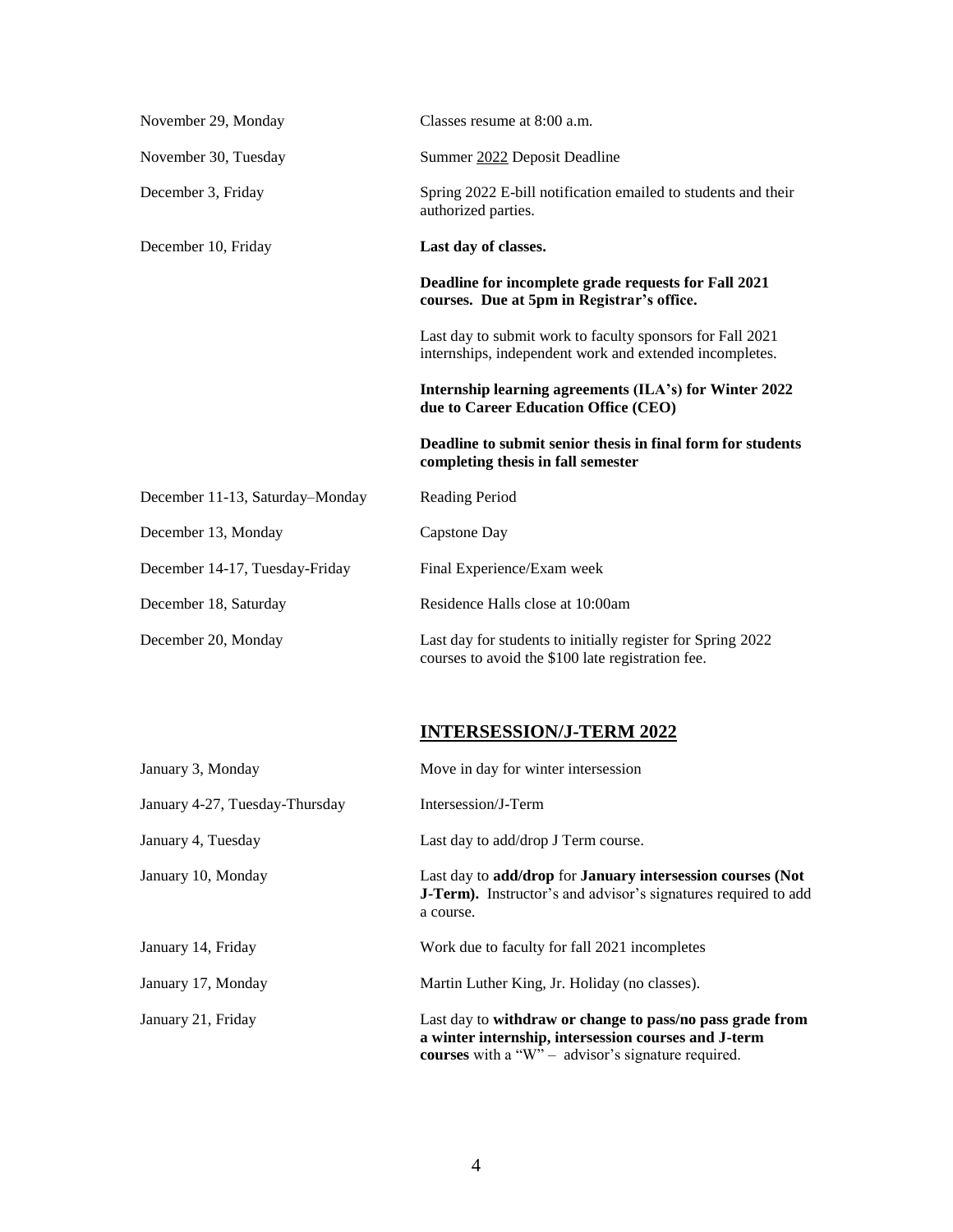# **SPRING 2022**

| January 7, Friday                                  | Spring 2022 payment due.                                                                                                                                                                                                                                                                                                                                                                                                                           |
|----------------------------------------------------|----------------------------------------------------------------------------------------------------------------------------------------------------------------------------------------------------------------------------------------------------------------------------------------------------------------------------------------------------------------------------------------------------------------------------------------------------|
| January 29, Saturday                               | Opening day for all students.<br>Residence halls open at 9:00 a.m.                                                                                                                                                                                                                                                                                                                                                                                 |
| January 29-30, Saturday-Sunday                     | January orientation program for incoming first year and<br>transfer students.                                                                                                                                                                                                                                                                                                                                                                      |
| January 31, Monday                                 | Classes begin at 8:00 a.m.                                                                                                                                                                                                                                                                                                                                                                                                                         |
|                                                    | Schedule adjustments/advising.                                                                                                                                                                                                                                                                                                                                                                                                                     |
| February 2, Wednesday                              | Last day to add $1st$ 7 week course without instructor's approval                                                                                                                                                                                                                                                                                                                                                                                  |
| February 4, Friday                                 | 1098T forms for 2021 will be mailed by this date.                                                                                                                                                                                                                                                                                                                                                                                                  |
| February 4, Friday<br>End of first week of classes | Last day to submit online the Application for Degree for<br>seniors expecting to graduate in either May or August 2022<br>and/or participate in the 2022 commencement ceremony held<br>in May. After this date, students with late submissions or<br>changes must make them in writing to the Registrar's office.                                                                                                                                  |
|                                                    | Early deadline to submit Internship Learning Agreement to<br>CEO for spring 2022                                                                                                                                                                                                                                                                                                                                                                   |
|                                                    | Last day to submit work to faculty sponsors for Winter<br>2022 internship                                                                                                                                                                                                                                                                                                                                                                          |
|                                                    | Last day to submit a course change form to:<br>1. Add 1 <sup>st</sup> 7 week courses (instructor and advisor's approval<br>required)<br>2. Drop 1 <sup>st</sup> 7 week courses (advisor's approval required)<br>Elect the <b>audit</b> option for a $1^{st}$ 7 week courses (instructor<br>3.<br>and advisor's approval required)<br>Semester courses not requiring special approval may be added<br>through myGoucher through Sunday, February 6. |
| February 6, Sunday                                 | Last day to add or drop through myGoucher a semester<br>course not requiring special approval, or <b>drop a 1</b> <sup>st</sup> 7 week<br>course.                                                                                                                                                                                                                                                                                                  |
| February 7, Monday                                 | Last day to submit work to faculty sponsors for Winter<br>2022 independent work. Intensive course abroad (ICA) work<br>due for courses that do not have a spring post-course.                                                                                                                                                                                                                                                                      |
|                                                    | No refund of room charges after this date if moving out of<br>Residence halls (100% refund prior to this date).                                                                                                                                                                                                                                                                                                                                    |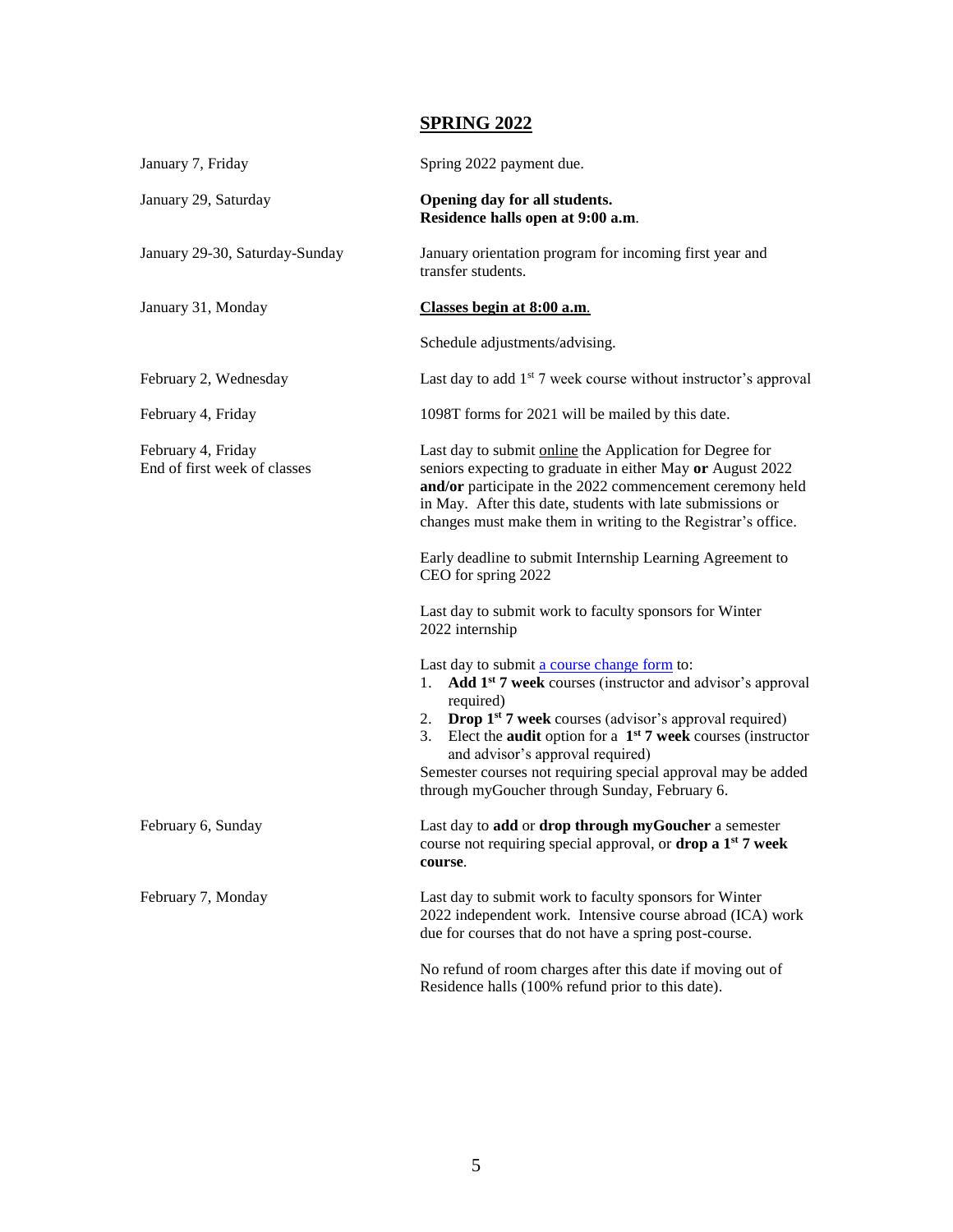| February 11, Friday              | 5:00pm deadline to submit a course change form to:<br>Add a full semester course – instructor $\&$ advisor's<br>1.<br>approval required.<br><b>Drop a full semester course</b> without a "W"- advisor's<br>2.<br>signature required.<br>3. Elect audit option for a semester course already enrolled<br>in – instructor's $\&$ advisor's signatures required.<br>Semester tuition, fees, room, and board charges are based on<br>course load, room assignment, and meal plan selection as of<br>this date. No reduction in tuition and fee charges for students<br>who withdraw from a course after this date (excluding<br>withdrawn students.)<br>Last day to submit meal plan changes at |
|----------------------------------|---------------------------------------------------------------------------------------------------------------------------------------------------------------------------------------------------------------------------------------------------------------------------------------------------------------------------------------------------------------------------------------------------------------------------------------------------------------------------------------------------------------------------------------------------------------------------------------------------------------------------------------------------------------------------------------------|
| February 18, Friday              | www.goucher.edu/mealchange.<br>5:00pm deadline to submit a course change form to:<br><b>Withdraw</b> from a half course $(1^{st} 7$ weeks) with a "W" –<br>1.<br>advisor's signature required.<br>Elect pass/no pass, or change from pass/no pass to a<br>2.<br>regular grade, for a half course $(1st 7 weeks) - advisor's$<br>signature required.                                                                                                                                                                                                                                                                                                                                         |
| March 4, Friday                  | Final deadline for new spring students to submit health<br>insurance waiver and Tuition Refund Insurance Waiver.                                                                                                                                                                                                                                                                                                                                                                                                                                                                                                                                                                            |
| March 4, Friday                  | Work due to faculty for winter 2022 incompletes.                                                                                                                                                                                                                                                                                                                                                                                                                                                                                                                                                                                                                                            |
| March 6, Sunday                  | No refund of tuition and fees for semester withdrawals after<br>this date.                                                                                                                                                                                                                                                                                                                                                                                                                                                                                                                                                                                                                  |
| March 18, Friday                 | 1 <sup>st</sup> 7 week courses end.                                                                                                                                                                                                                                                                                                                                                                                                                                                                                                                                                                                                                                                         |
| March 19, Saturday               | Residence halls close at 10:00 am.                                                                                                                                                                                                                                                                                                                                                                                                                                                                                                                                                                                                                                                          |
| March 19-27, Saturday-Sunday     | Spring Break – no classes.                                                                                                                                                                                                                                                                                                                                                                                                                                                                                                                                                                                                                                                                  |
| March 27, Sunday                 | Residence halls open at 9:00 a.m.                                                                                                                                                                                                                                                                                                                                                                                                                                                                                                                                                                                                                                                           |
| March 28, Monday                 | Classes resume at 8:00 a.m.                                                                                                                                                                                                                                                                                                                                                                                                                                                                                                                                                                                                                                                                 |
|                                  | 2 <sup>nd</sup> 7 week courses begin.                                                                                                                                                                                                                                                                                                                                                                                                                                                                                                                                                                                                                                                       |
|                                  | Registration Guidebook for Fall 2022 posted on<br>Goucher's website http://www.goucher.edu/registrar/course-<br>information/                                                                                                                                                                                                                                                                                                                                                                                                                                                                                                                                                                |
| March 28-April 15, Monday-Friday | Academic advising for Fall 2022 course selection.                                                                                                                                                                                                                                                                                                                                                                                                                                                                                                                                                                                                                                           |
| April 1, Friday                  | Last day to add $2nd$ 7 week course without instructor's<br>approval.                                                                                                                                                                                                                                                                                                                                                                                                                                                                                                                                                                                                                       |
|                                  | Final deadline to submit Internship Learning Agreement to<br>CEO for spring 2022.                                                                                                                                                                                                                                                                                                                                                                                                                                                                                                                                                                                                           |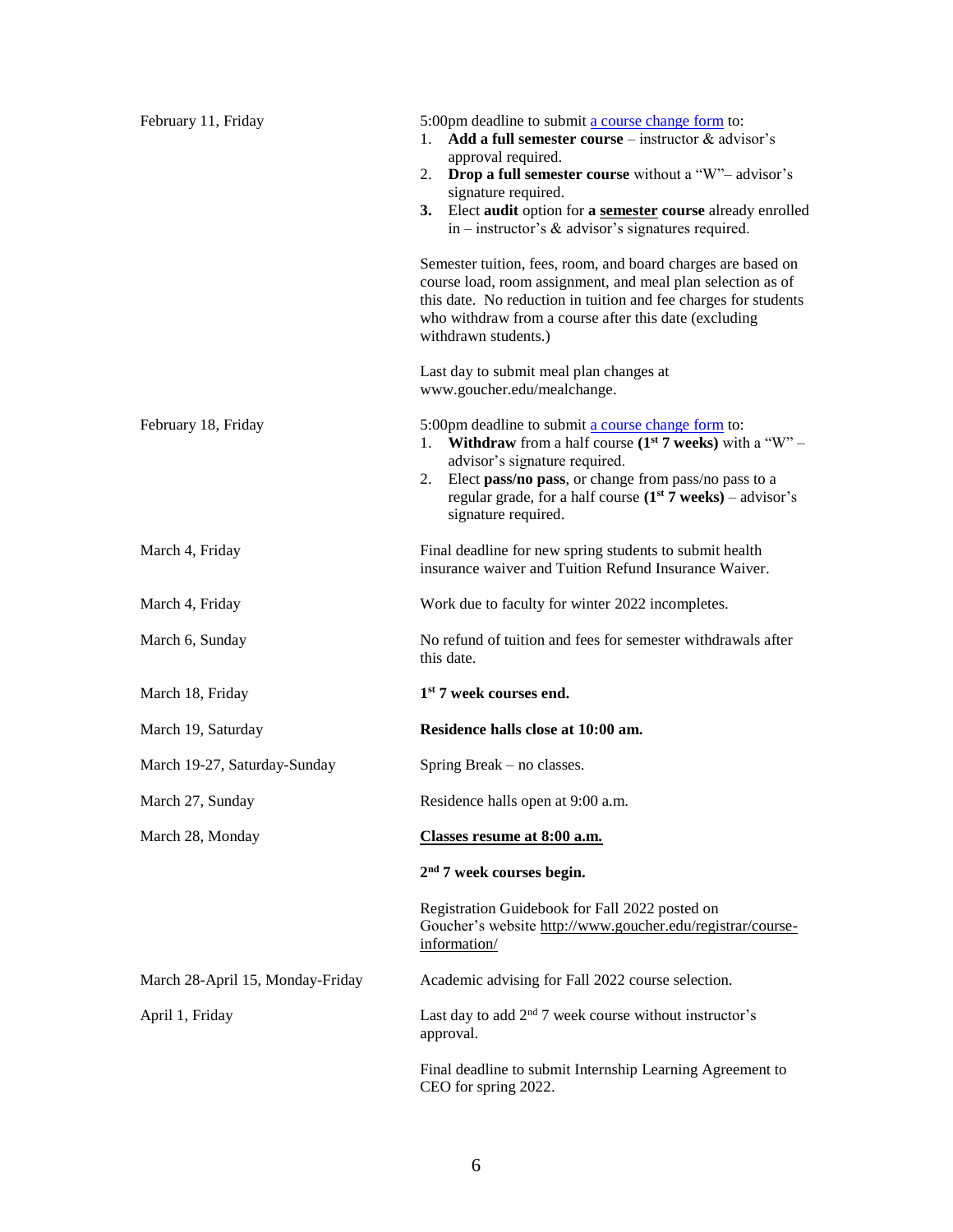| April 4, Monday                    | Registration for Goucher Summer 2022 courses begins.                                                                                                                                                                                                                                                                                                                                                                                                                                                                                                                                                                                                                                                                                                                                                                                                               |
|------------------------------------|--------------------------------------------------------------------------------------------------------------------------------------------------------------------------------------------------------------------------------------------------------------------------------------------------------------------------------------------------------------------------------------------------------------------------------------------------------------------------------------------------------------------------------------------------------------------------------------------------------------------------------------------------------------------------------------------------------------------------------------------------------------------------------------------------------------------------------------------------------------------|
| April 5, Tuesday                   | 5:00pm deadline to submit a course change form to:<br>Add a half course $(2nd 7$ Week) – instructor and advisor<br>1.<br>approval required.<br><b>Drop</b> a half course $(2^{nd} 7$ Week) without a "W" – advisor<br>2.<br>approval required.<br>Elect audit option half course $(2nd 7 Week) - instructor$<br>3.<br>and advisor approval required.                                                                                                                                                                                                                                                                                                                                                                                                                                                                                                               |
| April 8, Friday<br>End of Week 9   | Deadline for second semester sophomores to declare a<br>major - online form should be submitted                                                                                                                                                                                                                                                                                                                                                                                                                                                                                                                                                                                                                                                                                                                                                                    |
| April 15, Friday<br>End of Week 10 | 5:00pm deadline to submit a course change form to:<br><b>Withdraw</b> from a semester course with a "W" – advisor<br>1.<br>approval required.<br><b>Withdraw</b> from a half course $(2^{nd} 7$ Week) with a "W" –<br>2.<br>advisor signature required.<br>Elect pass/no pass, or change pass/no pass to a regular<br>3.<br>grade, in a semester course. Advisor approval required.<br>Elect pass/no pass, or change from a pass/no pass to a<br>4.<br>regular grade, for a half course $(2nd 7$ Week) – advisor<br>approval required.<br>Juniors must complete the Statement of Intent for Senior<br>Thesis and submit it to the office of the Associate Provost on<br>or before the last day of classes of the preceding semester in<br>which senior thesis work formally begins.<br>http://www.goucher.edu/registrar/documents/Senior-Thesis-<br>Guidelines.pdf |
| April 18-22, Monday-Friday         | Online registration for Fall 2022 begins, depending on<br>number of completed credits. Days and times are published<br>in the Registration Guidebook on Goucher's website:<br>http://www.goucher.edu/registrar/registration-info-and-dates                                                                                                                                                                                                                                                                                                                                                                                                                                                                                                                                                                                                                         |
| April 22-24, Friday-Sunday         | Alumnae/i Weekend 2022                                                                                                                                                                                                                                                                                                                                                                                                                                                                                                                                                                                                                                                                                                                                                                                                                                             |
| April 29, Friday                   | Get in Goucher day (GIG) No classes that start after 11:50am.                                                                                                                                                                                                                                                                                                                                                                                                                                                                                                                                                                                                                                                                                                                                                                                                      |
| May 12, Thursday                   | Last day of classes.                                                                                                                                                                                                                                                                                                                                                                                                                                                                                                                                                                                                                                                                                                                                                                                                                                               |
|                                    | Deadline for incomplete Grade requests for Spring 2022<br>courses. Due at 5pm in Registrar's office.                                                                                                                                                                                                                                                                                                                                                                                                                                                                                                                                                                                                                                                                                                                                                               |
|                                    | Last day for students to submit work to faculty sponsors for<br>spring 2022 internships.                                                                                                                                                                                                                                                                                                                                                                                                                                                                                                                                                                                                                                                                                                                                                                           |
|                                    | Deadline to submit senior thesis in final form for students<br>completing thesis in spring semester                                                                                                                                                                                                                                                                                                                                                                                                                                                                                                                                                                                                                                                                                                                                                                |
| May 13, Friday                     | Goucher Symposium Day/Spring Convocation                                                                                                                                                                                                                                                                                                                                                                                                                                                                                                                                                                                                                                                                                                                                                                                                                           |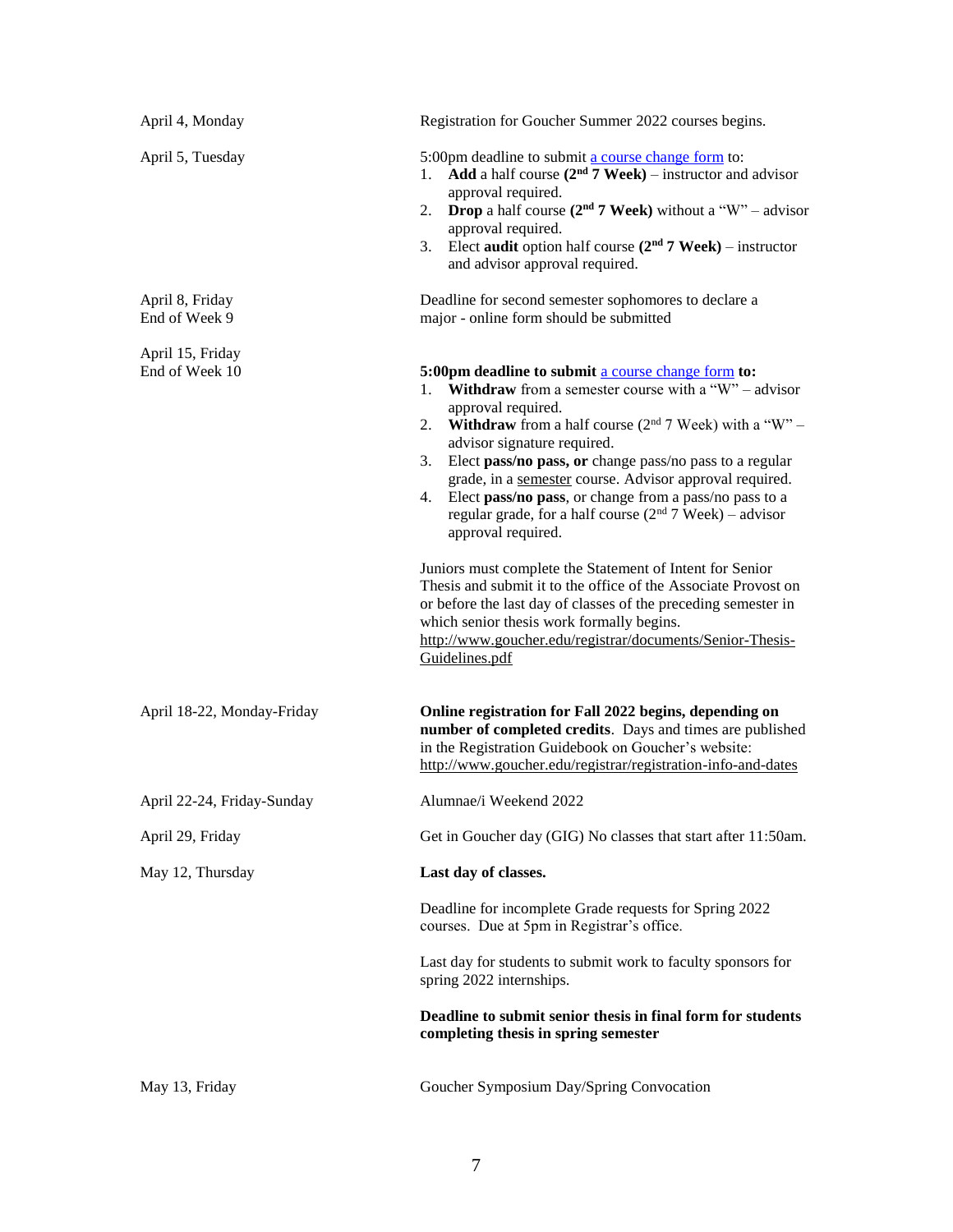**Deadline for settlement of tuition account balance for graduating seniors.**

| May 14-16, Saturday-Monday | Reading Period                                                                                                             |
|----------------------------|----------------------------------------------------------------------------------------------------------------------------|
| May 17-20, Tuesday-Friday  | Final Experience/Exam week                                                                                                 |
| May 20, Friday             | Last day for students to initially register for Fall 2022 courses<br>to avoid the \$100 late registration fee.             |
| May 21, Saturday           | Residence Halls close for non-graduating students at 10:00am                                                               |
| May 26, Thursday           | Baccalaureate                                                                                                              |
| May 27, Friday             | Commencement 10:30 a.m.                                                                                                    |
| May 28, Saturday           | Residence halls close for graduating seniors at noon.                                                                      |
| June 3, Friday             | Last day to submit registration for Summer 2022 independent<br>work, field work, practicum, directed reading and research. |

### **Summer 2022**

| June 3, Friday                                | Early deadline to submit Internship Learning Agreement to<br>CEO for summer 2022.                                                                                                       |
|-----------------------------------------------|-----------------------------------------------------------------------------------------------------------------------------------------------------------------------------------------|
| June 6-30, Monday-Thursday                    | Summer session $I$ – undergraduate courses                                                                                                                                              |
| June 6, Monday                                | Last day to add/drop Summer session I course                                                                                                                                            |
| June 7-24                                     | Withdrawal period Summer session I course                                                                                                                                               |
| June 20, Monday                               | Juneteenth observcd                                                                                                                                                                     |
| June 24, Friday                               | Work due to faculty for spring 2022 incompletes.                                                                                                                                        |
| July 5-29, Tuesday-Friday                     | Summer session II – undergraduate courses                                                                                                                                               |
| July 5, Tuesday                               | Last day to add/drop Summer session II course                                                                                                                                           |
| July 6-25                                     | Withdrawal period Summer session II course                                                                                                                                              |
| July 8, Friday                                | Final deadline to submit Internship Learning Agreement to<br>CEO for summer 2022.                                                                                                       |
| Within 1 week of<br>Summer I & II start date  | To drop a summer internship (Summer I or II), submit a drop<br>form to the Registrar's Office no later than 1 week after the<br>start of the internship.                                |
| Within 3 weeks of<br>Summer I & II start date | To withdraw from a summer internship (Summer I or II) with<br>a "W", submit a drop form to the Registrar's Office no later<br>than 3 weeks after the start of the internship, or if the |